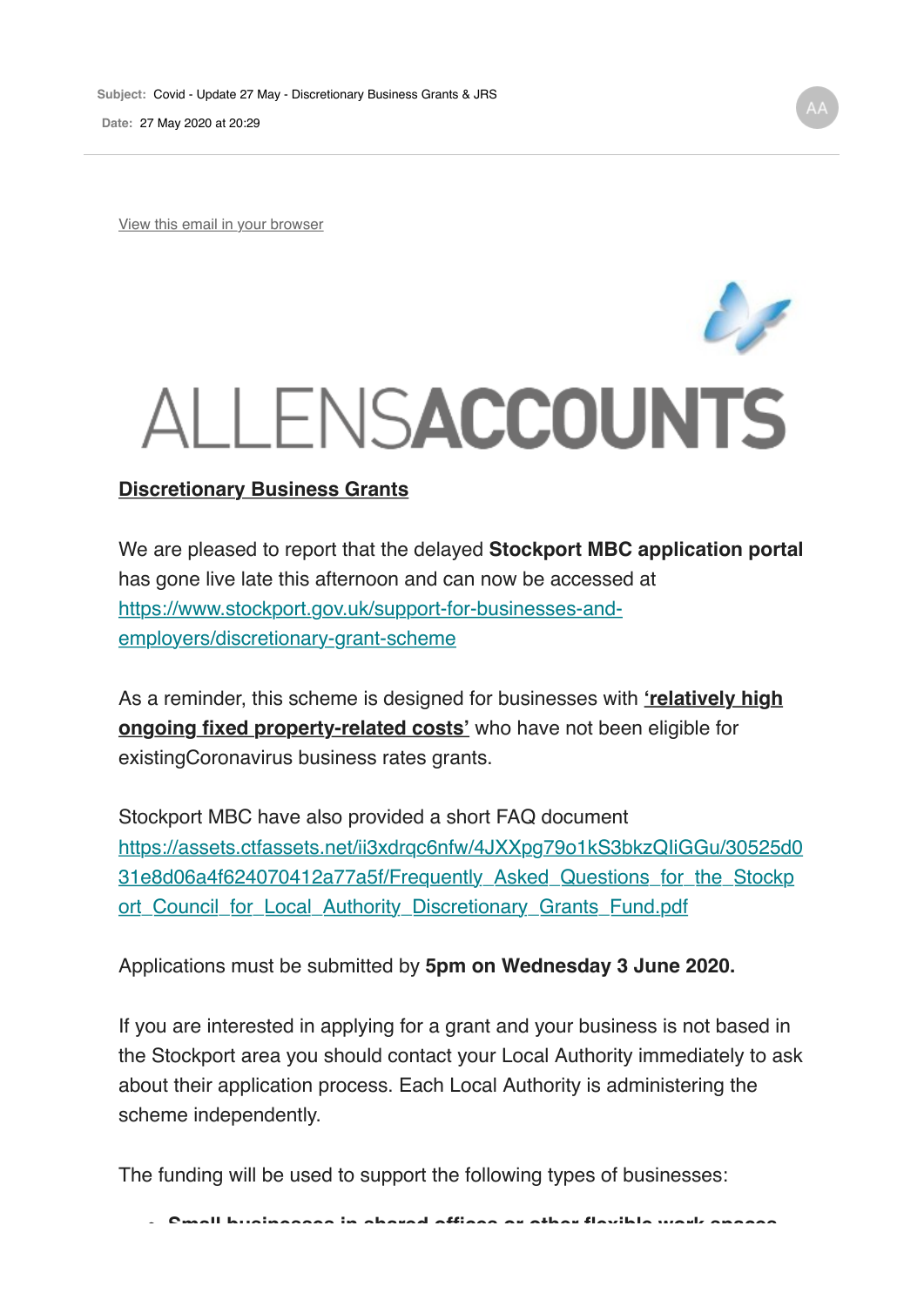- **Small businesses in shared offices or other flexible work spaces**
- **Regular Market Traders** who do not have their own business rates assessment
- **Bed and Breakfasts** which pay Council Tax instead of business rates
- **Charity properties** in receipt of charitable business rates relief

The SMBC portal will only allow the above businesses to apply as you have to choose one of these categories on the first page of the application.

The Discretionary grants will be capped up to a maximum of £25,000, although it is expected that the majority of the grants will be for less than £10,000.

## **Coronavirus Job Retention Scheme (JRS)**

Following various newspaper articles over the bank holiday weekend we have had a number of clients contact us in the last few days asking what changes are being made to the scheme from 1 August 2020.

As of close of business tonight there have not been any further announcements about these changes and anything you may have read in the press is only speculation. We expect to have a formal announcement later this week.

As a reminder the JRS is being extended by four months to the end of October. The scheme was due to end on 30 June 2020.

**The scheme will continue in its current form until 31 July 2020 but changes will be made from 1 August 2020.** The detail is expected in the next few days but will include the following:

- employers will be able to bring back furloughed employees part-time (currently this is not possible and an employee must do no work for a continuous period of at least three weeks to qualify); and
- employers will be required to share the costs of paying furloughed employee's salaries (currently the government pays 80% of a furloughed employee's salary and the employer has the option to top this up to 100%).

The Chancellor did make a further Treasury Direction last week that many